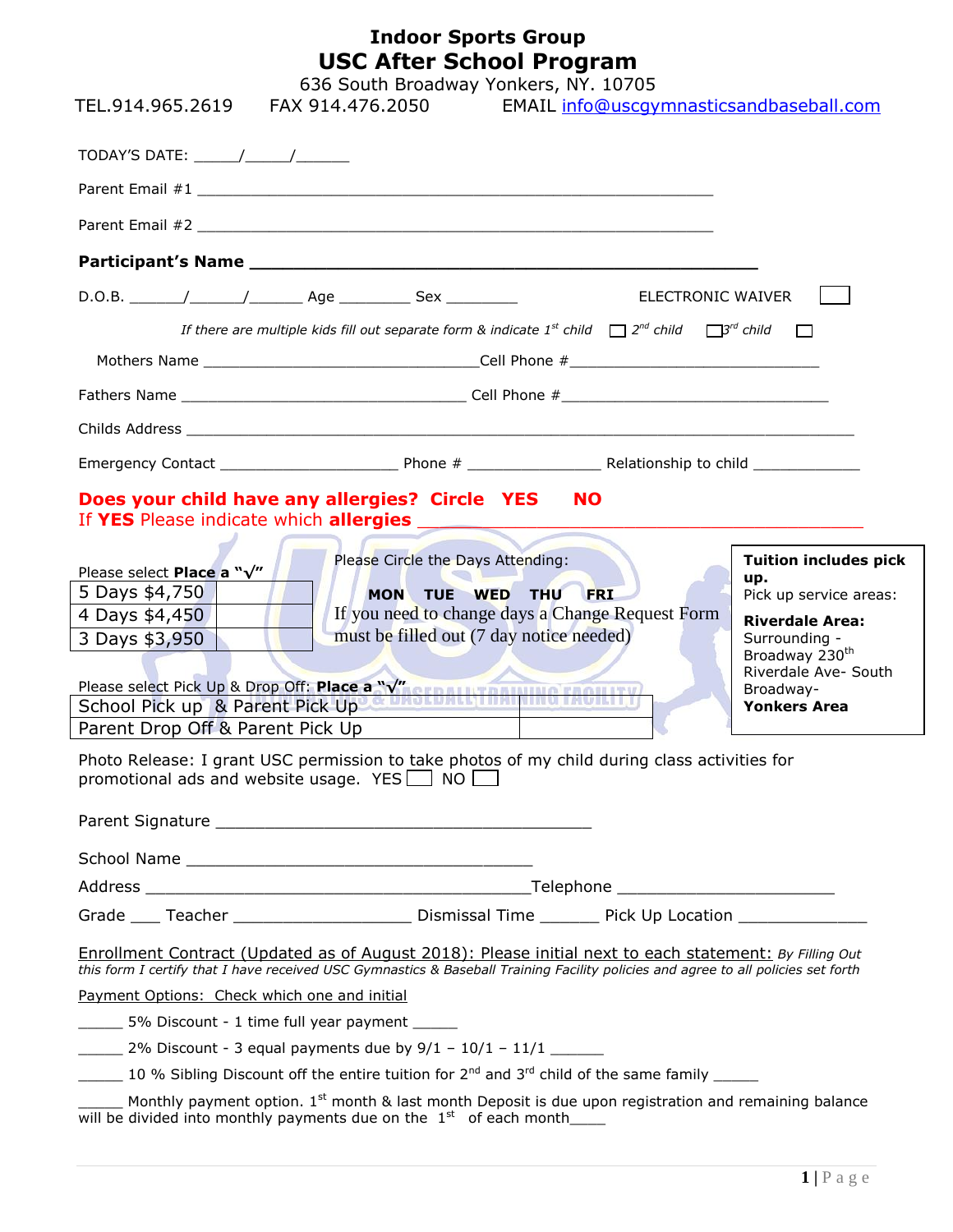## **Indoor Sports Group USC After School Program**

636 South Broadway Yonkers, NY. 10705

TEL.914.965.2619 FAX 914.476.2050 EMAIL info@uscgymnasticsandbaseball.com

USC plans and provides a space for your child in our program and transportation van for the entire school year, therefore

I understand that there is no reimbursement if I pull my child out of the program once I paid my tuition or monthly deposits \_\_\_\_\_\_\_

I understand that USC plans and provides a spot for my child in the After School Program therefore any missed classes cannot be deducted from tuition \_\_\_\_\_\_\_

I understand that USC After School Program tuition is based on the NYC public school schedule which includes all holidays, school closures, half days and school breaks

I understand that if my child attends a private school with different holidays and school closures than the NYC Public School Schedule, that USC may be closed on days that my child has school and that it is my responsibility to find After School Care on those days, and I will still be charged the same program tuition amount\_\_\_\_\_\_\_

I understand that my tuition must be paid in full regardless of missed days due to religious holidays, family vacations, personal appointments or any unexpected school closures \_\_\_\_\_\_\_

If I select monthly auto draft payment option, I understand there is 2 months due in advance for each child upon registration (non-refundable/non-transferrable). There is a 3% fee when paying with credit card/debit card. I understand there is a \$35 fee for any returned checks and USC will only accept cash/debit payments if I have a returned check

If my child missed his/her scheduled day I cannot switch to make up missed day  $\Box$ 

 $\overline{\phantom{a}}$ 

## **If my child is absent from school or will not need to be picked up, I understand that I will notify USC Staff by phone 914-965-6591or Email info@uscgymnasticsandbaseball.com \_\_\_\_\_**

I understand there is an automatic late fee of \$50.00 if payment is received after the 5<sup>th</sup> of the month. After the 11<sup>th</sup> I will contact management in order for my child to remain in the program\_

I understand that my child will no longer be able to attend the program due to non-payment

I understand pick up is until 6:30pm, and there is a late pickup fee of \$10 (applied for every 15 minutes) that must be paid same day \_\_\_\_\_\_\_

If I select monthly auto draft payment option, I understand there is a payment of 2 months due for each child upon registration (non-refundable/non-transferrable). There is a 3% fee when paying with credit card/debit card. I understand there is a \$35 fee for any returned checks and USC will only accept cash/debit payments if I have a returned check

I understand that if I need to add a non-scheduled day for pick up for my child that it is based on space availability in our van, and USC may not guaranteed pick up for that day. If van space is available, an additional daily fee will be added to my monthly payment.

I understand that USC reserves the right to determine whether or not my child will be a good fit in the USC After School Program. If USC determines that your child should not continue in the program for conduct and/or behavioral reasons, USC will un-enroll your child and return any monies due for the following weeks to come